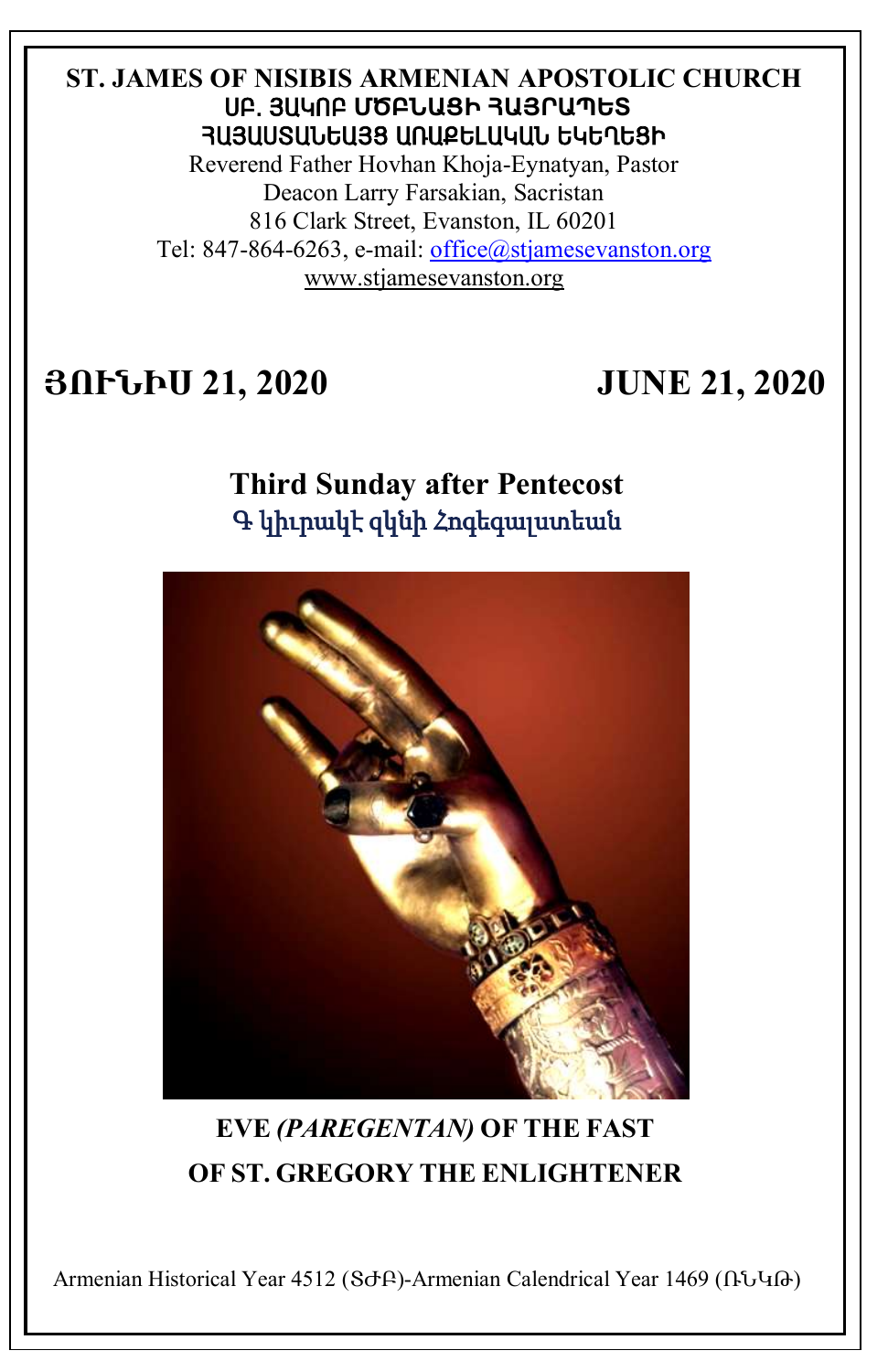### **SUNDAY, JUNE 21, 2020 NO. 35 /2020**

| Night Service         |
|-----------------------|
| Holy Badarak          |
| <b>Bible Readings</b> |

 $9:00$  AM  $10:00$  AM Isaiah 1:1-15; Romans 6:12-23; Matthew  $12:1-8$ 

# ԿԻՐԱԿԻ**,** ՅՈՒՆԻՍ **21, 2020**

| Գիշերային ժամ<br>Uning Tulumunung | 9:00<br>10:00                                                 |
|-----------------------------------|---------------------------------------------------------------|
| Ընթերցումներ                      | $U = \text{U} \cdot 12 - 15$ ; $\text{Z}$ multuughut 6:12-23; |
|                                   | Մատթեոս 12:1-8                                                |

#### **PLEASE PRAY FOR OUR SICK**

| Hoyle Green        | Nanci Perkhaus             |
|--------------------|----------------------------|
| Michael Green      | Sofia Petrosyan            |
| Nargez Hamayak     | <b>Antony Puckett</b>      |
| Fred Harburg       | Virgie Jandegian Saskowski |
| Robert Lapointe    | Surpik Simon               |
| Cassandra Mitchell | Vigen Ter-Avakian          |
| Varvara Movsesyan  | Milan Thakkar              |
| Joy Nazarian       | Terre Tuzzolino            |
| Shirley Omartian   | Kary Valenziano            |
| Dn. Hagop Papazian | Carla Ziegler              |
|                    |                            |

*If you know of anyone that needs our special prayers, please call the church office (847) 864-6263 or Der Hovhan (847) 644-7389 so that their names can be included on this list or if a name should be removed.*

## -systemen **FEASTS AND FASTS**

| Fast. Day. Commemoration of Sts. Epiphanius the Cypriot   |
|-----------------------------------------------------------|
| (Bishop of Cyprus), Babylas the Patriarch and his Three   |
| Disciples                                                 |
| Fast Day. Commemoration of Sts. Constantine               |
| (Kostandianos) the Emperor and his Mother Helen           |
| Fast Day                                                  |
| Fast Day, Commemoration of Sts. Theodotus of Galatia,     |
| Thalelaus the Physician and the Seven Martyred Virgins of |
| Ancyra                                                    |
| Fast day                                                  |
| Commemoration Day of the Discovery of the Relics of       |
| St. Gregory the Enlightener                               |
|                                                           |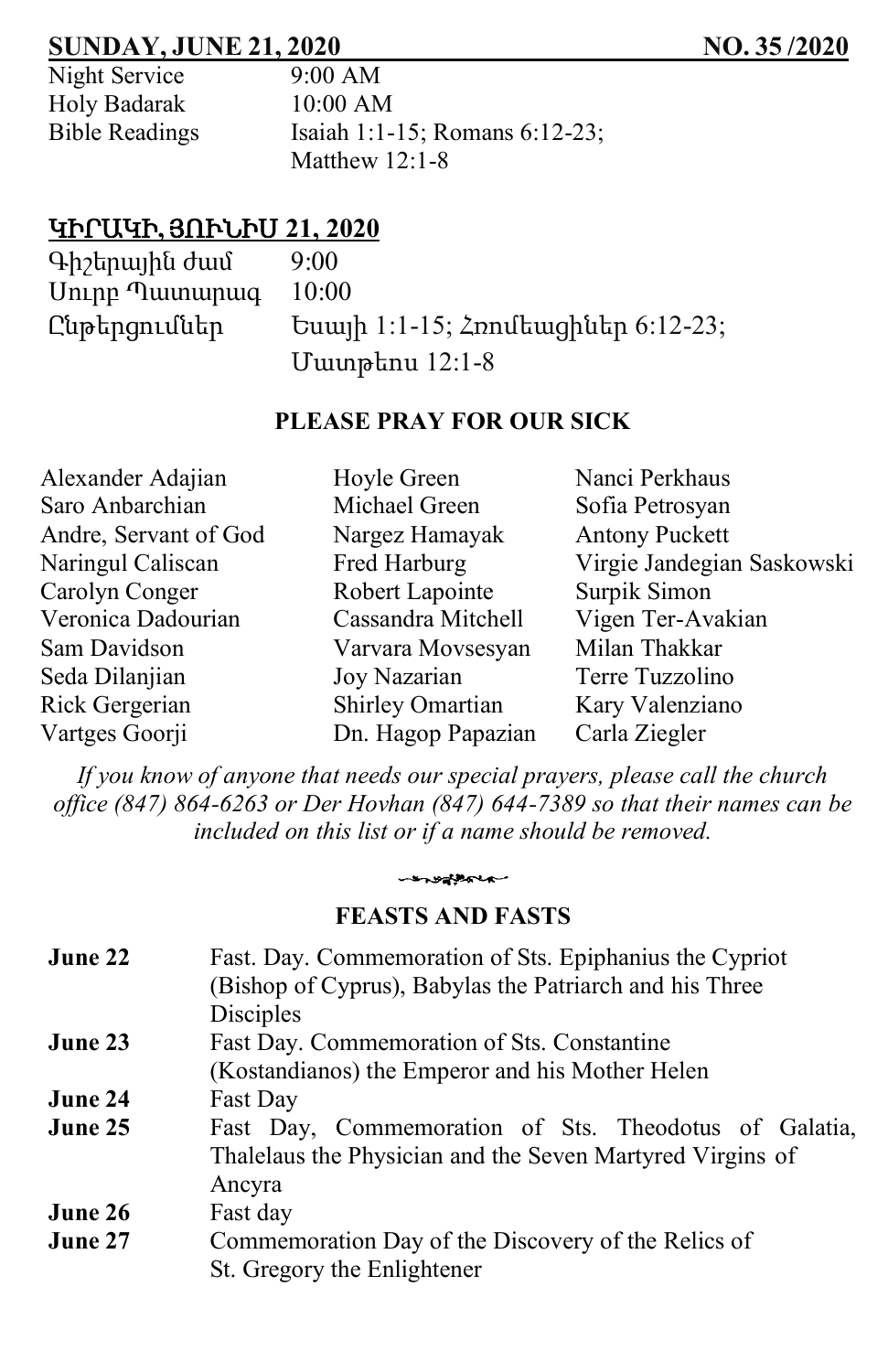#### **EVE** *(PAREGENTAN)* **OF THE FAST OF ST. GREGORY THE ENLIGHTENER**

This is the Sunday preceding the week prior to the Feast of the Discovery of St. Gregory the Enlightener's relic in the 5th century. It is a week-long fast. Although feasts are not celebrated in fasting periods, they are celebrated during this week.

------

#### **COMMEMORATION DAY OF THE DISCOVERY OF THE RELICS OF ST. GREGORY THE ENLIGHTENER**

The Commemoration Day of the Discovery of the Relics of St. Gregory the Enlightener is one of the three feast days dedicated to the memory of the Patron Saint of Armenia.

According to Holy Tradition, following Armenia's conversion to Christianity, in his final years, St. Gregory led an ascetic life in the cave of Mane on Mount Sepuh where he died in 326 A.D. Upon finding his body, shepherds buried him without recognizing the Armenian Pontiff. After his death, one of his students, Garnik from Basen, saw a vision in which Gregory provided him the location of his relics. Upon discovery, the relics were transferred to the village of Tordan in the Province of Daranagh and eventually buried there.

The relics of St. Gregory the Enlightener are among the most revered not only in the Armenian Church but in all Churches. Following their discovery, some items were taken to other places for safekeeping, among them Vagharshapat (Etchmiadzin), Byzantium and Italy. The Right Hand of the Saint, preserved in the Mother See of Holy Etchmiadzin, is one of the most important relics of the Armenian Church. It is used by the Catholicos of All Armenians during the Blessing of the Holy Chrism *(Muron).* To commemorate this sacred day, a special Divine Liturgy is celebrated in our parishes.

#### **COMMEMORATION OF STS. CONSTANTINE (KOSTANDIANOS) THE EMPEROR AND HIS MOTHER HELEN**

**King Kostandianos** (born in the city of Nish in modern day Serbia), was one of the most prominent figures of the Roman Empire. It was he who after more than 250 years officially ended persecutions against the Church in 313 A.D. with the Encyclical of Milan. Constantine proclaimed Christianity to be a permitted religion. During his reign, the first Ecumenical Council of 325 A.D. was convened. The Council condemned Arius and adopted the word *birth* to show that the Holy Son has the same nature as the Holy Father and is God. King Kostandianos supported the construction of magnificent churches and cathedrals on Holy Sites in Jerusalem and Bethlehem.

King Kostandianos was also a renowned captain who was always victorious in battle. According to tradition, before the decisive battle with the impostor king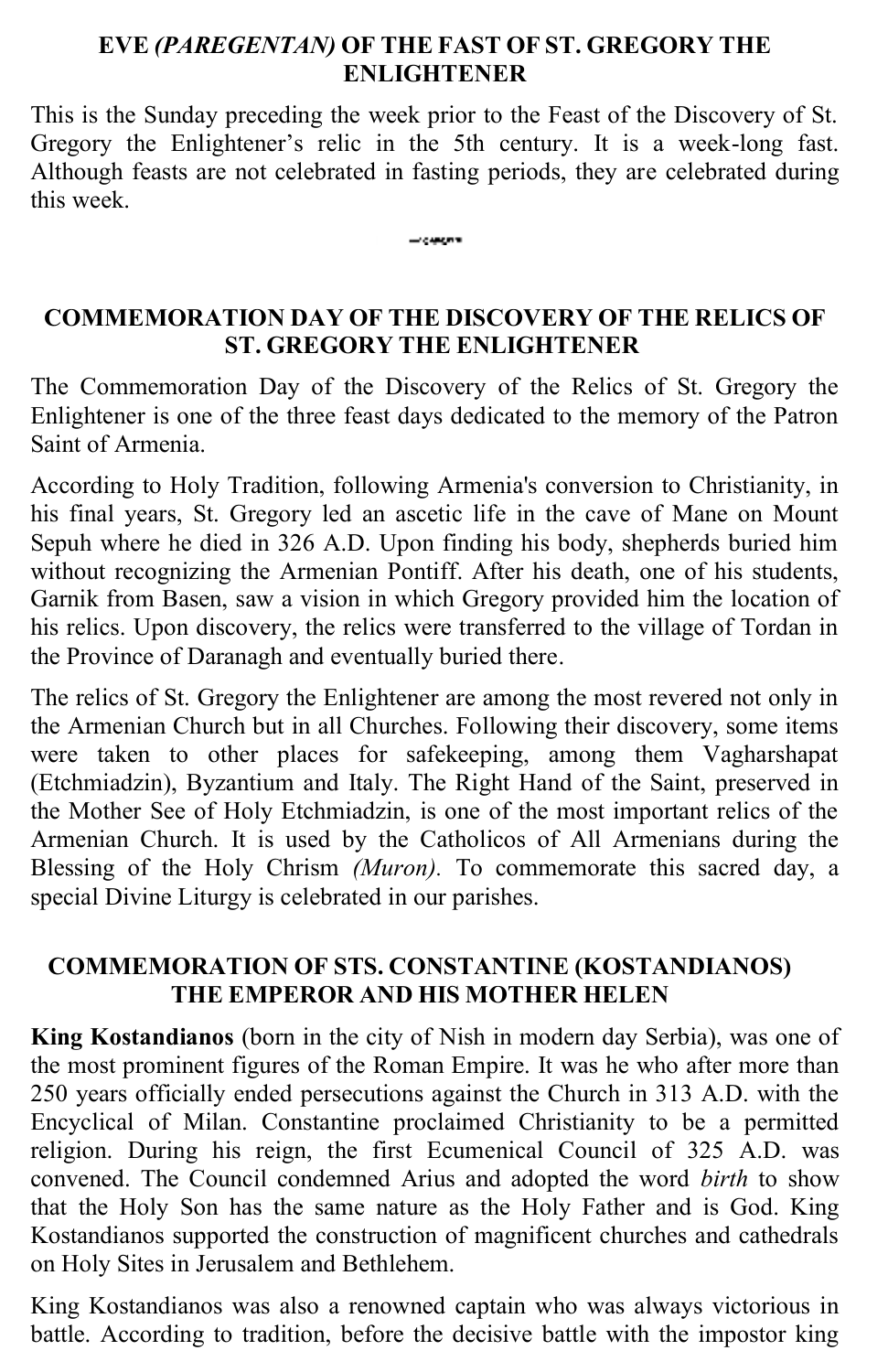Maxentios, Constantine had a vision of the Holy Cross. With the image of the Holy Cross in his mind's eye, Constantine faced his enemies and emerged triumphant. King Kostandianos passed away in 337 A.D. When he was on his death bed, Constantine was baptized according to the rites of the Church.

**Queen Helen**, mother of King Kostandianos, was a passionate supporter of the King's pious activities. Queen Helen is credited with the discovery of the Holy Cross in 327 A.D. A man named Judah pointed out a site to the Queen where locals suspected the wooden crosses of Christ and the two thieves to be buried. According to tradition, after finding the Holy Cross, the pious Queen placed the corpse of a recently deceased young man near it, and the sacred power of the Holy Cross raised the man from the dead. After its discovery, Pontiff Kyouregh of Jerusalem displayed the cross for the faithful to see, and Queen Helen ordered the construction of numerous churches and nunneries in and around Jerusalem and brought her services there. Queen Helen passed away in 330 A.D.



## **NAME DAY CELEBRATIONS**

Whenever you know a friend or loved one whose Name Day/Feast Day is soon to be celebrated, honor the person by presenting them with a lit candle saying, *"Anoonovut abrees"* or *"Anoonovut dzeranas"* ("May you grow old with your name"). Or you can simply say, "Happy Name Day!"

**NAME DAYS celebrated this week**: *Konstantin, Constantine, Helen, Helena, Heghine, Elen (June 23), Gregory, Krikor, Kirkor. Koko (June 27).*



#### **SCRIPTURE READINGS FOR THIS WEEK**

| <b>Monday</b>   | Wisdom 8:7-10; Nahum 1:7-9; 1 Corinthians 12:4-11;        |
|-----------------|-----------------------------------------------------------|
|                 | Mark 5:45-52                                              |
| Tuesday         | Proverbs 16:9-17; Baruch 3:31-4:4                         |
|                 | Wednesday Romans 7:1-11; Matthew 12:9-15                  |
| Thursday        | Wisdom 6:11-21; 2 Corinthians 6:1-10; John 16:1-5         |
| Friday          | Romans 7:12-25; Matthew 12:15-21                          |
| <b>Saturday</b> | Wisdom 4:7-15; Micah 7:7-10; Acts 20:22-32; John 10:11-16 |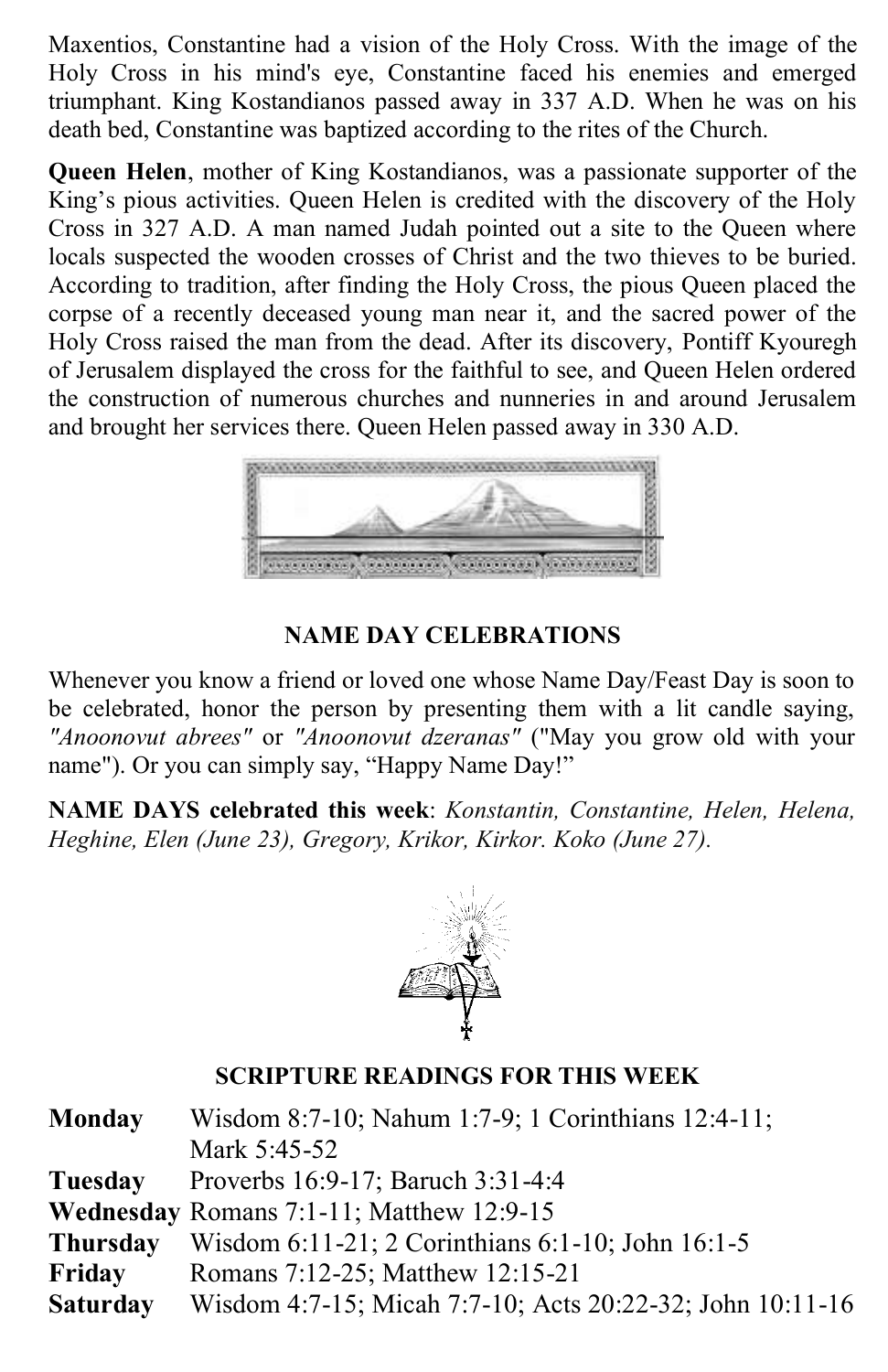# **SCRIPTURE READINGS**

# Եսայու մարգարեությունը **1:2-15**

2 Լսի $p'$ ր, երկի նք, եւ ակա $p'$ նջ դիր, երկի ր, քանզի Տէրն է խօսում. «Զաւակներ ունեցայ եւ մեծացրի, իսկ նրանք ինձ անարգեցին: 3 Եզն իր տիրոջն է ճանաչում, եւ էշը՝ իր տիրոջ մսուրը, բայց Իսրայէլն ինձ չճանաչեց, իմ ժողովուրդն ինձ չհասկացաւ: 4 Վա՜յ մեղաւոր ազգին. մեղքերո՛վ լի ժողովուրդ, չարագո՛րծ սերունդ, անօրէ՛ն ծնունդներ, թողեցիք Տիրոջը, բարկացրիք Իսրայէլի Սրբին: Նրանք օտարացան ու յետ քաշուեցին: 5 Ինչո՞ւ էք անօրինութիւնների վրայ նոր վէրքեր աւելացնում: Ամէն գլուխ ցաւի մէջ է, ամէն սիրտ՝ տրտմութեան: 6 Ոտքերից մինչեւ գլուխ նրա վրայ առողջ տեղ չկայ. վէրքերի, այտուցների եւ շարաւոտ խոցերի վրայ դնելու ո՛չ սպեղանի կայ, ո՛չ ձէթ եւ ո՛չ էլ վիրակապ: 7 Ձեր երկիրն աւերակ է, ձեր քաղաքները՝ հրոյ ճարակ. թշնամի ցեղերից աւերուած ու ամայացած ձեր հողի բարիքները ձեր իսկ աչքի առաջ օտարներն են ուտում: 8 Սիոնի դուստր Երուսաղէմը պիտի մնայ լքուած, ինչպէս տաղաւարը՝ այգում, մրգապահների հիւղակը՝ սեխի պարտէզում, ինչպէս պաշարման մէջ գտնուող քաղաքը»: 9 Եթէ Զօրութիւնների Տէրը մեզ սերունդ թողած չլինէր, կդառնայինք Սոդոմի պէս, կնմանուէինք Գոմորին: 10 Լսեցէ՛ք Տիրոջ խօսքը, ո՛վ Սոդոմի իշխաններ, ակա՛նջ դրէք Աստծոյ օրէնքներին, ո՛վ Գոմորի մարդիկ: 11 «Իմ ինչի՞ն են պէտք ձեր բազմաթիւ զոհերը,– ասում է Տէրը,– ես կշտացել եմ ձեր խոյերի ողջակէզներից. ձեր գառների ճարպը, ցուլերի ու նոխազների արիւնը չէ, որ ուզում եմ, 12 եւ ոչ էլ այն, որ գաք ու կանգնէք իմ առաջ: Ո՞վ խնդրեց դա ձեզնից. մի՛ շարունակէք կոխոտել իմ գաւիթները: 13 Եթէ ազնիւ ալիւրի հաց մատուցէք ինձ, զուր է լինելու. ձեր խնկերն էլ պիղծ են ինձ համար. ձեր ամսամուտները, շաբաթները եւ տօնական մեծ օրը եւս անընդունելի են ինձ. 14 ձեր պահեցողութիւնն ու հանգիստը, ձեր ամսամուտներն ու տօները ատեց իմ հոգին: Կշտացել եմ ձեզնից, այլեւս չեմ ների ձեր մեղքերը: 15 Երբ աղօթքի համար դէպի վեր բարձրացնէք ձեր ձեռքերը, երես եմ դարձնելու ձեզնից, եւ եթէ բազմապատկէք ձեր աղօթքները, չեմ լսելու ձեզ, որովհետեւ ձեր ձեռքերը լի են արիւնով: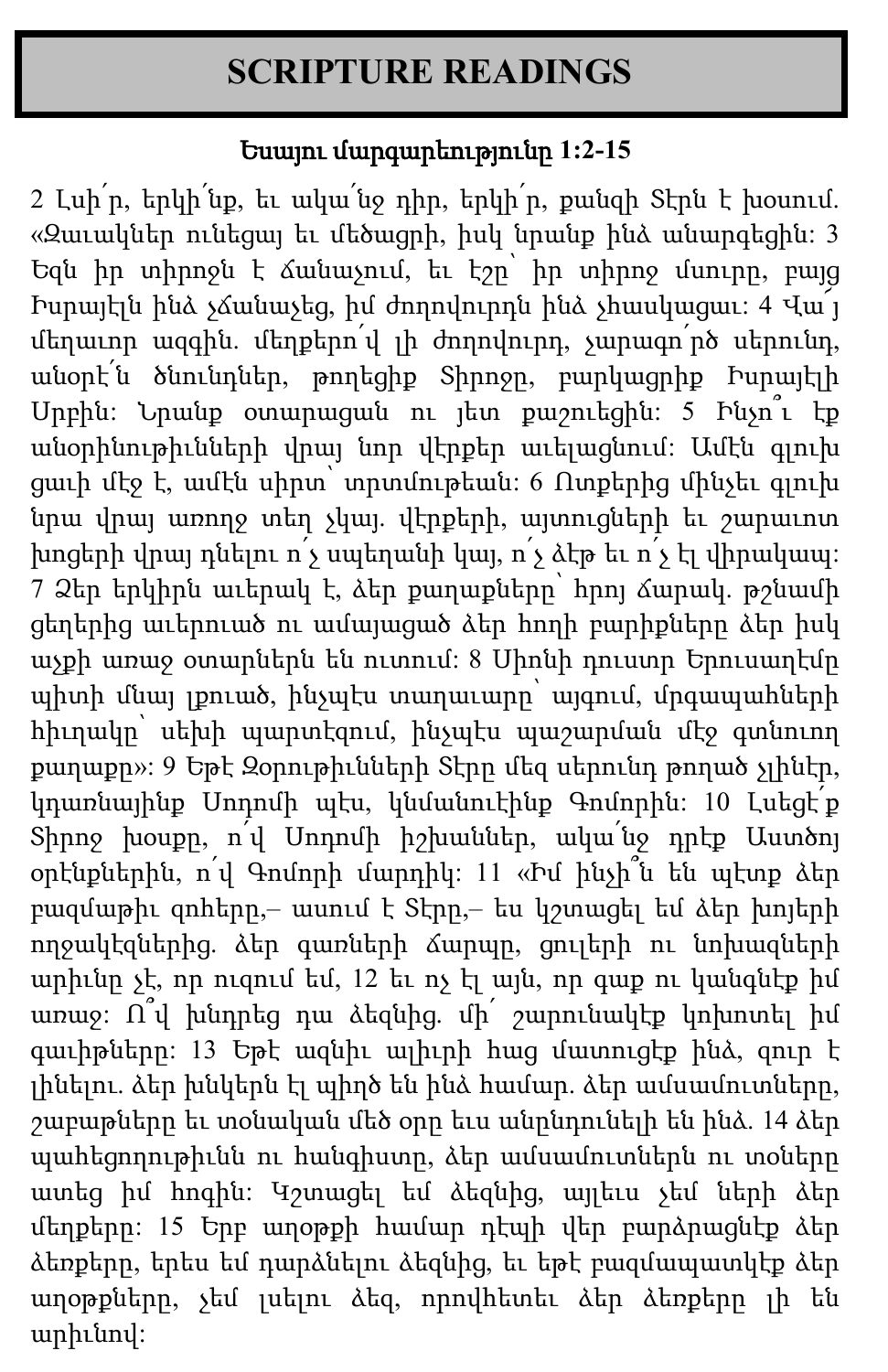# Պօղոս առաքեալի թուղթը հռոմեացիներուն **6:12-23**

[12](http://biblehub.com/romans/6-12.htm)Ուրեմն ա՛լ մեղքը թող չթագաւորէ ձեր մահկանացու մարմինին վրայ, որ հնազանդիք անոր ցանկութիւններուն. [13](http://biblehub.com/romans/6-13.htm)ու ձեր մարմինին անդամները մի՛ յանձնէք մեղքին՝ անիրաւութեան գործիք ըլլալու: Հապա դուք ձեզ ընծայեցէ՛ք Աստուծոյ՝ որպէս մեռելներէն վերապրողներ, եւ ձեր անդամները ընծայեցէ՛ք Աստուծոյ՝ իբր արդարութեան գործիքներ: [14](http://biblehub.com/romans/6-14.htm)Արդարեւ մեղքը պիտի չիշխէ ձեր վրայ. որովհետեւ ո՛չ թէ Օրէնքի տակ էք, հապա՝ շնորհքի տակ: [15](http://biblehub.com/romans/6-15.htm)Ուրեմն ի՞նչ. մեղանչե՞նք, քանի որ Օրէնքի տակ չենք, հապա՝ շնորհքի տակ: Ամե՛նեւին: [16](http://biblehub.com/romans/6-16.htm)Չէ՞ք գիտեր թէ որո՛ւն որ դուք ձեզ իբր ստրուկ յանձնէք՝ հնազանդելու համար, ստրուկ կրլլաք անոր՝ որուն կը հնազանդիք, թէ՛ մեղքին՝ որ կառաջնորդէ մահուան, եւ թէ հնազանդութեան՝ որ կառաջնորդէ արդարութեան: [17](http://biblehub.com/romans/6-17.htm)Բայց շնորհակալութի՛ւն Աստուծոյ, որ մեղքին ստրուկ ըլլալէ ետք՝ սրտանց հնազանդեցաք այն ուսուցումի տիպարին՝ որ աւանդուեցաւ ձեզի: [18](http://biblehub.com/romans/6-18.htm)Ուստի դուք՝ ազատած րլլալով մեղքէն՝ ստրուկ եղաք արդարութեա<sup>՛</sup>ն. <u>19</u>(մարդկային կերպով կը խօսիմ՝ ձեր մարմինին տկարութեան պատճառով.) քանի որ ինչպէս յանձնեցիք ձեր անդամները անօրէնութեան՝ ստրուկ ըլլալու անմաքրութեան եւ անօրէնութեան, այնպէս ալ հիմա ընծայեցէ՛ք ձեր անդամները սրբութեան՝ ստրուկ ըլլալու արդարութեան: [20](http://biblehub.com/romans/6-20.htm)Որովհետեւ երբ դուք ստրուկ էիք մեղքին՝ ազատ էիք արդարութենէն: [21](http://biblehub.com/romans/6-21.htm)Ուրեմն այն ատեն ի՞նչ պտուղ ունէիք այն բաներէն՝ որոնց համար հիմա կամչնաք. որովհետեւ անոնց վախճանը մահ է: [22](http://biblehub.com/romans/6-22.htm)Իսկ հիմա, մեղքէն ազատած եւ Աստուծոյ ստրուկ եղած ըլլալով, ձեր պտուղը ունիք՝ սրբութեամբ, ու վախճանը՝ յաւիտենական կեանքը: [23](http://biblehub.com/romans/6-23.htm)Որովհետեւ մեղքին վարձատրութիւնը մահ է, բայց Աստուծոյ շնորհը՝ յաւիտենական կեանք է, Յիսուս Քրիստոսի՝ մեր Տէրոջ միջոցով:

# Մատթէոսի **12։1-8**

[1](http://biblehub.com/matthew/12-1.htm)Այդ ատեն Յիսուս՝ Շաբաթ օր մը՝ գնաց արտերու մէջէն. իր աշակերտները՝ անօթենալով՝ սկսան ցորենի հասկեր փրցնել եւ ուտել: [2](http://biblehub.com/matthew/12-2.htm)Երբ Փարիսեցիները տեսան՝ ըսին անոր. «Ահա՛ քու աշակերտներդ կը գործեն, մինչդեռ արտօնուած չէ գործել Շաբաթ օրը»: [3](http://biblehub.com/matthew/12-3.htm)Ան ալ ըսաւ անոնց. «Չէ՞ք կարդացեր Դաւիթի ըրածը, երբ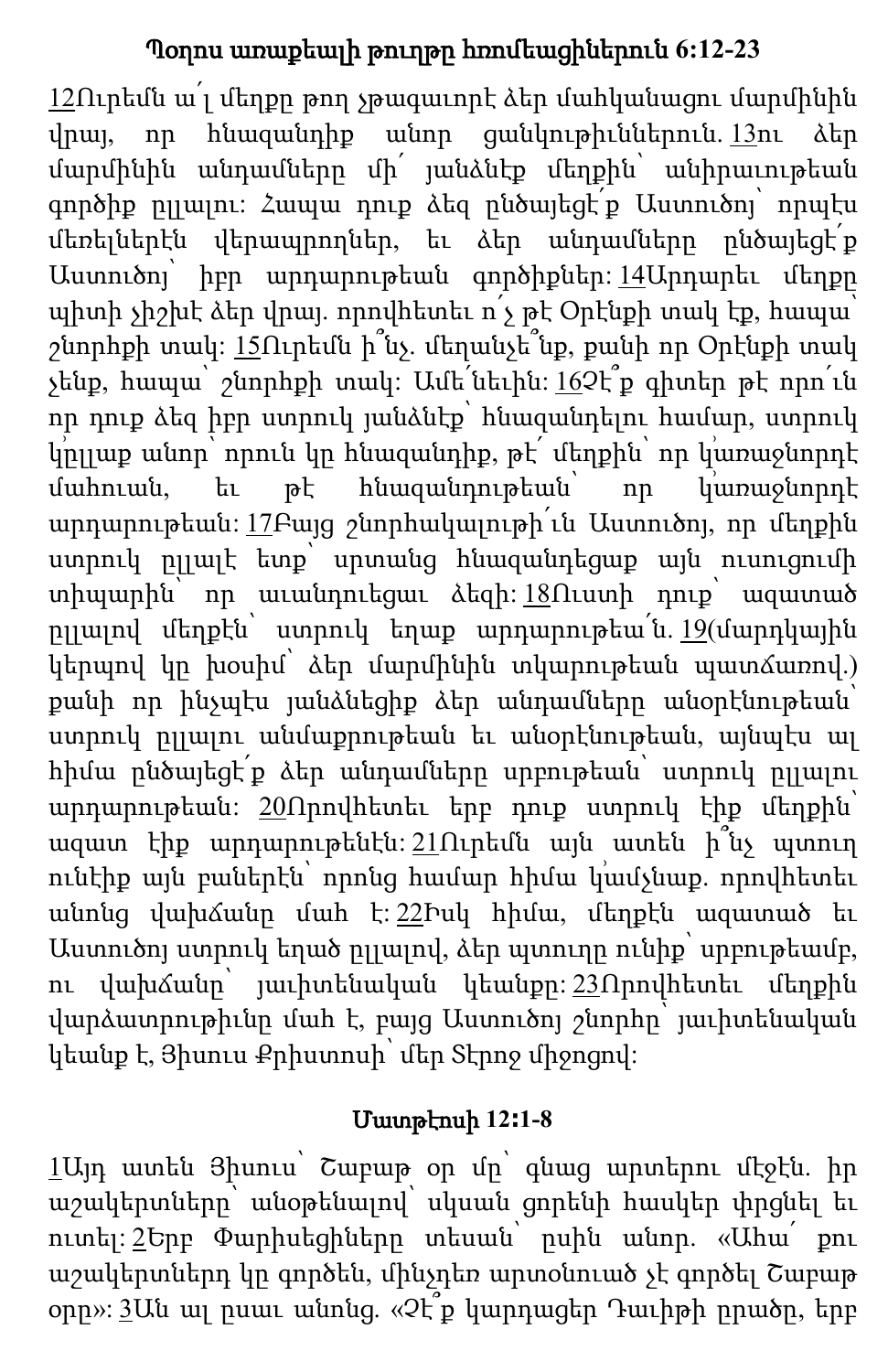ինք եւ իրեն հետ եղողները անօթեցան. <u>[4](http://biblehub.com/matthew/12-4.htm)</u>մտաւ Աստուծոլ տունը, ու կերաւ առաջադրութեան հացերը, որ ո՛չ իրեն արտօնուած էր ուտել, ո՛չ ալ իրեն հետ եղողներուն, բայց միայն քահանաներուն: [5](http://biblehub.com/matthew/12-5.htm)Կամ թէ Օրէնքին մէջ չէ՞ք կարդացեր թէ քահանաները կը սրբապղծեն Շաբաթը տաճարին մէջ՝ Շաբաթ օրերը, եւ անպարտ են: [6](http://biblehub.com/matthew/12-6.htm)Բայց կը յայտարարեմ ձեզի թէ այստեղ տաճարէ՛ն աւելի մեծ մէկը կայ: [7](http://biblehub.com/matthew/12-7.htm)Եթէ գիտնայիք թէ ի՛նչ ըսել է. "Կարեկցութի<sup>՛</sup>ւն կուզեմ, ու ո՛չ թէ զոհ", այն ատեն չէիք դատապարտեր անպարտները. [8](http://biblehub.com/matthew/12-8.htm)որովհետեւ մարդու Որդին տէրն է Շաբաթին»:

#### **Isaiah 1:1-15**

2 Hear, O heavens, and give ear, O earth: for the LORD hath spoken, I have nourished and brought up children, and they have rebelled against me. 3 The ox knoweth his owner, and the ass his master's crib: but Israel doth not know, my people doth not consider. 4 Ah sinful nation, a people laden with iniquity, a seed of evildoers, children that are corrupters: they have forsaken the LORD, they have provoked the Holy One of Israel unto anger, they are gone away backward. 5 Why should ye be stricken any more? ye will revolt more and more: the whole head is sick, and the whole heart faint. 6 From the sole of the foot even unto the head there is no soundness in it; but wounds, and bruises, and putrifying sores: they have not been closed, neither bound up, neither mollified with ointment. 7 Your country is desolate, your cities are burned with fire: your land, strangers devour it in your presence, and it is desolate, as overthrown by strangers. 8 And the daughter of Zion is left as a cottage in a vineyard, as a lodge in a garden of cucumbers, as a besieged city. 9 Except the LORD of hosts had left unto us a very small remnant, we should have been as Sodom, and we should have been like unto Gomorrah. 10 Hear the word of the LORD, ye rulers of Sodom; give ear unto the law of our God, ye people of Gomorrah. 11 To what purpose is the multitude of your sacrifices unto me? saith the LORD: I am full of the burnt offerings of rams, and the fat of fed beasts; and I delight not in the blood of bullocks, or of lambs, or of he goats. 12 When ye come to appear before me, who hath required this at your hand, to tread my courts? 13 Bring no more vain oblations; incense is an abomination unto me; the new moons and sabbaths, the calling of assemblies, I cannot away with; it is iniquity, even the solemn meeting. 14 Your new moons and your appointed feasts my soul hateth: they are a trouble unto me; I am weary to bear them. 15 And when ye spread forth your hands, I will hide mine eyes from you: yea, when ye make many prayers, I will not hear: your hands are full of blood.